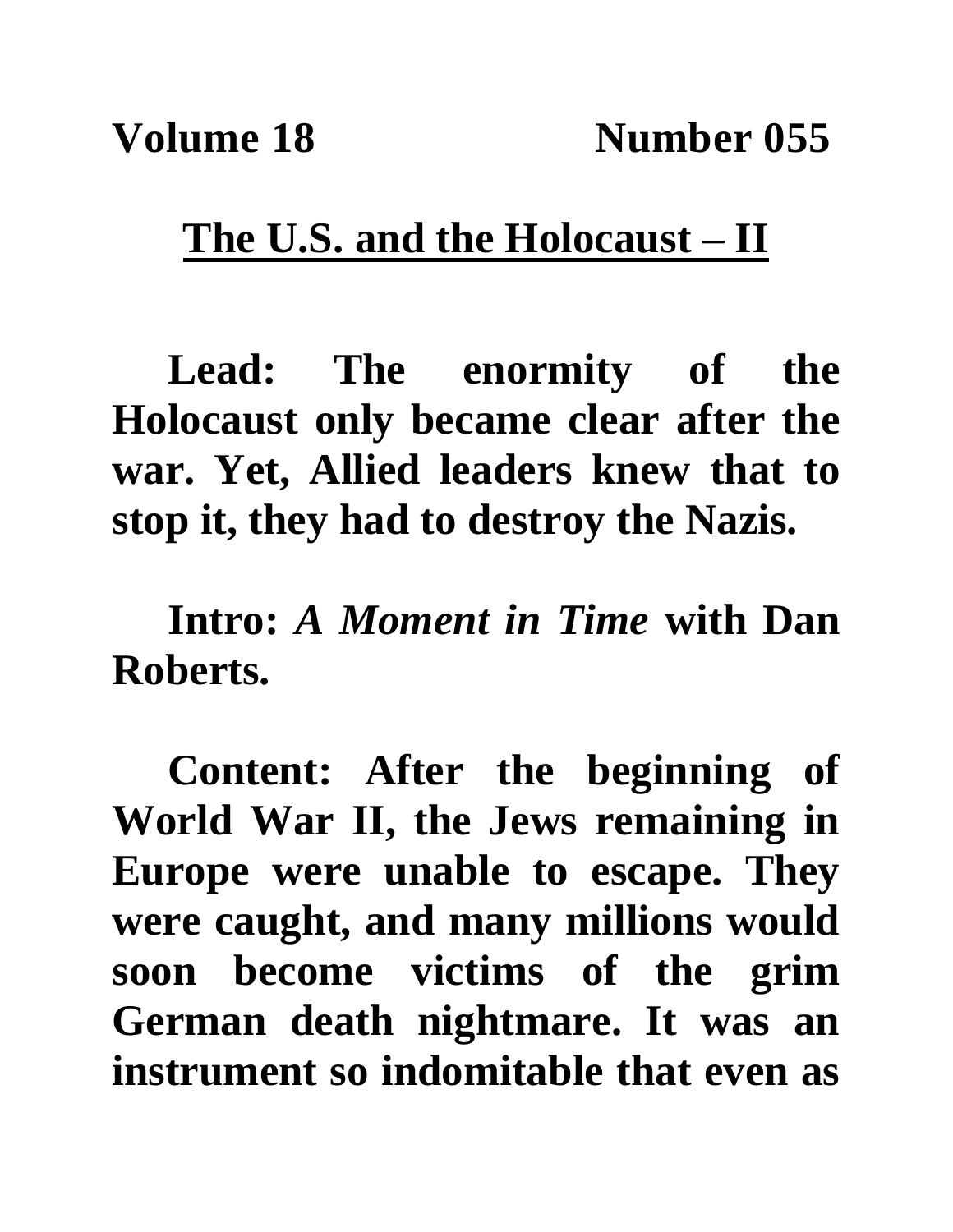**Hitler was taking the coward's way out in his suicide bunker, his disciples were still hard at work operating the killing machine.** 

**The Allies were aware something terrible was happening, though the extent of the Holocaust would be revealed only after the war was over. They concluded that the only way to stop it was the complete destruction of Germany and that any diversion of resources in a largely futile attempt to rescue the victims would be folly.** 

**One such suggestion was for the Allies to bomb the death camps, such as Auschwitz, or the railroads delivering Jews to the camps. In reality there was almost no support for such**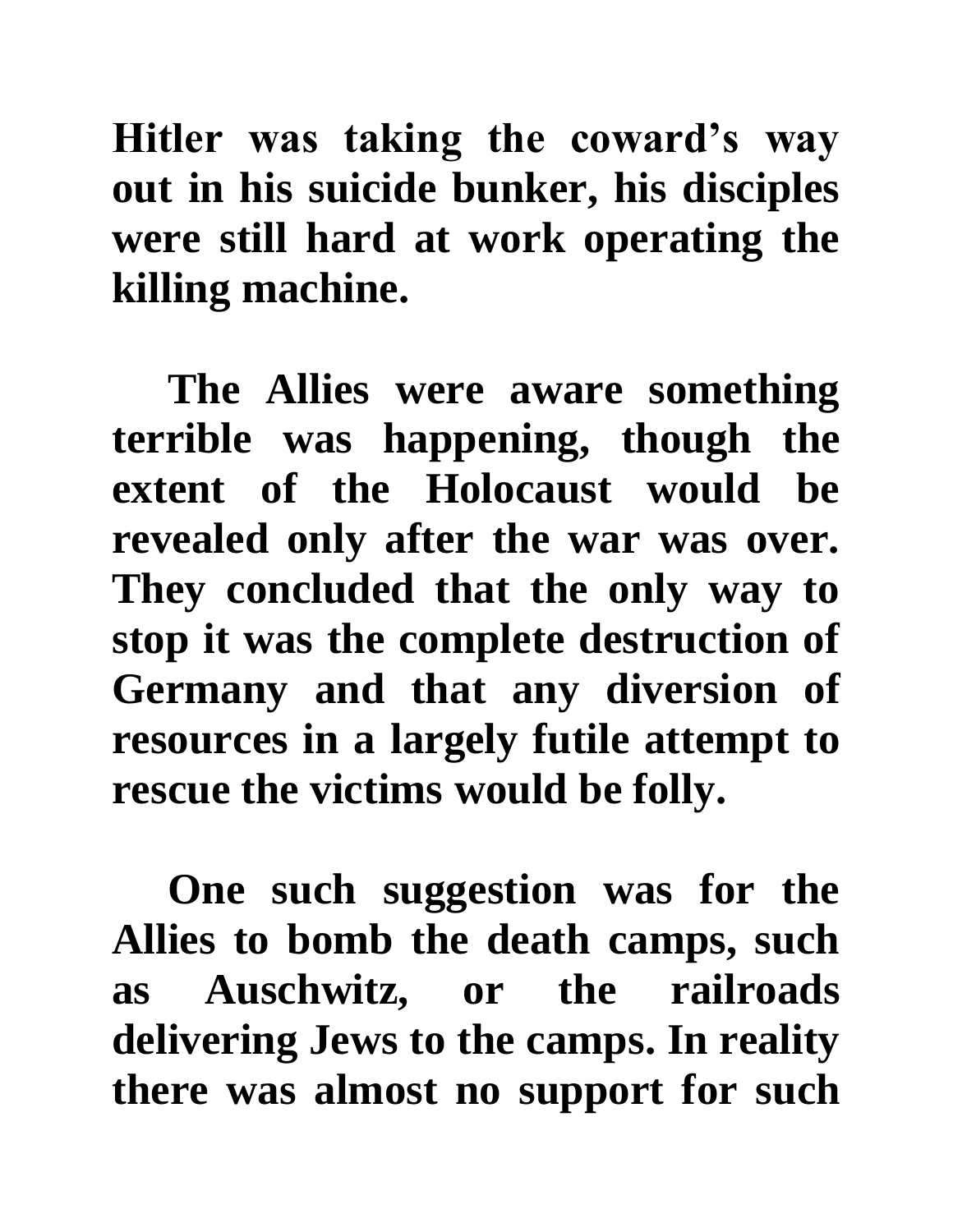**endeavors among Jews in the United States or Palestine at the time. The idea that Allied bombers would deliberately kill Jews in these camps, so the survivors of the bombing could escape to nowhere, was rejected by military authorities as nigh onto impossible and would have probably just given the Nazis an excuse to blame their deaths on the bombing, not on the killers themselves. In the end, the only way to end it was to end the regime that perpetrated the horror.** 

**At the University of Richmond's School of Professional and Continuing Studies, I'm Dan Roberts.**